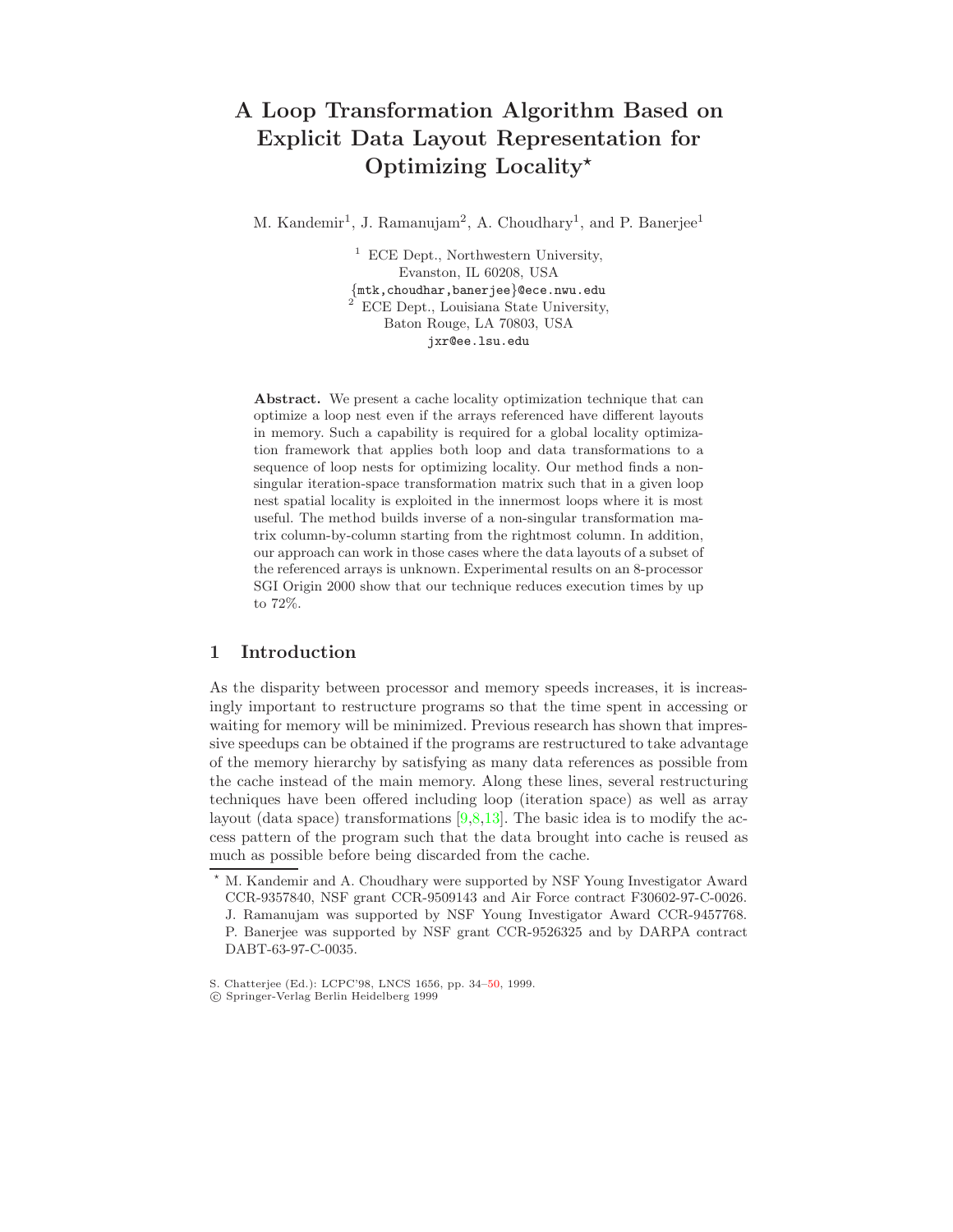```
do i = 1, Ndo j = 1, NU[i+j,j] = U[j,j] + U[j,i+j]+ V[i,i+j]
 end do
end do
do i = 1, N
do j = 1, N
 U[i, i-j] = V[i, i-j] + 1end do
end do
            (a)
                                   do u = 1, N
                                    do v = 1. N
                                     U[u+v,v] = U[v,v] + U[v,u+v]+ V[u,u+v]
                                    end do
                                   end do
                                   do u = 1-N, N+1do v = max(1, 1-u), min(N, N-u)U[u+v,v] = V[u,u+v] + 1end do
                                   end do
                                              (b)
```
Fig. 1. (a) Original program. (b) Transformed program. The transformed program exhibits good spatial locality provided that array U has diagonal memory layout and array V is row-major.

**Loop transformations** Consider an array reference  $U[i, j]$  in a two-deep loop nest where the outermost loop is  $i$  and the inner loop is  $j$ . Assuming that the array  $U$  is stored in memory in column-major order and that the trip counts  $N$  of the enclosing loops are very large, successive iterations of the  $i$ -loop will touch different columns of array  $U$  which will very likely get mapped onto different cache lines. Let us focus on a specific cache line that holds the initial part of a given column. Before that column is accessed again, the  $j$ -loop sweeps through N different values; so, it is very likely that this cache line will be discarded from the cache. Consequently, in the worst case, every memory access to array U may involve a data transfer between the cache and memory resulting in high latencies. A solution to this problem is to *interchange* the loops i and j, making the i-loop innermost. As a result, a cache line brought into memory will be reused in a number of successive iterations of the  $i$ -loop, provided that the cache line is large enough to hold a number of array elements. Previous research on optimizing compilers [\[13,](#page-16-4)[8,](#page-16-5)[9,](#page-16-6)[14\]](#page-16-7) has proposed algorithms to detect and perform this loop interchange transformation automatically.

**Data transformations** Alternately, the same problem can be tackled by a technique called *data transformation* or *array restructuring.* It is easy to see that if the memory layout of array  $U$  mentioned above is changed from column-major to row-major, the successive iterations of the  $j$ -loop can reuse the data in the cache. Recently, several authors  $[10,2,7,5]$  $[10,2,7,5]$  $[10,2,7,5]$  $[10,2,7,5]$  have proposed data transformation techniques. Although these are promising because they are not affected by data dependences, the effect of a layout transformation is global, meaning that it effects the cache behavior of all loop nests that access the array assuming a fixed layout for each array. In this paper, we consider the possibility of different arrays with different layouts. Therefore, in a general case, given a loop nest, the compiler is faced with finding an appropriate loop transformation assuming that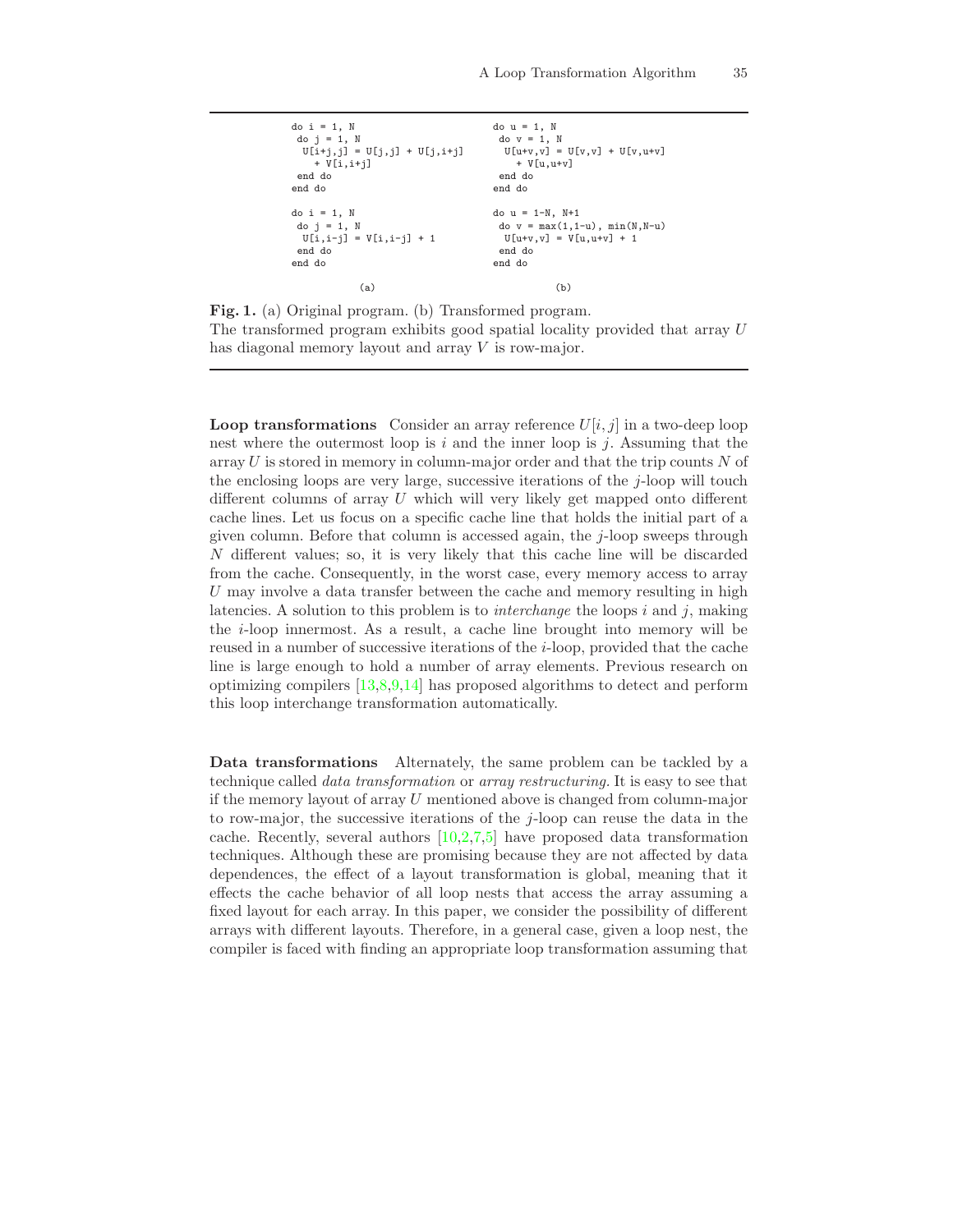<span id="page-2-0"></span>the arrays in the nest may have different—perhaps unspecified—layouts; current techniques are unable to handle this.

**Combined data and loop transformations** Consider the code fragment in Fig. [1\(](#page-1-0)a), assuming that the arrays U and V are column-major by default. In this fragment, there are two disjoint loop nests with different access patterns. The first loop nest accesses array  $U$  diagonally and array  $V$  as row-major. The second loop nest accesses both arrays as row-major. Due to data dependence and conflicting access patterns of the arrays, the first loop nest cannot be optimized for locality of both arrays using the iteration space transformations alone. Using data layout transformations  $[4]$ , we can determine that array U should be diagonally stored in memory and array V should be row-major. Now having optimized the first loop nest, we focus on the second loop nest. A simple analysis shows that for the best locality either the loops should be interchanged and the arrays should be stored diagonally in memory, or both the arrays should have row-major layout without any loop transformation. We note that neither of these solutions is satisfactory. The reason is that the layout of  $U$  is fixed as diagonal and that of array  $V$  as row-major in the first loop nest. Since we do not consider layout changes, accesses to one of the arrays in the second loop nest remain unoptimized in either case. One suggestion may be to use loop skewing [\[14\]](#page-16-13) in the second loop nest, but this results in poor locality for array V. What we need for this second loop nest is a loop transformation which optimizes both the references under the assumption that the memory layout of the associated arrays are distinct: one of them is diagonal and the other one is row-major, as found in the first nest. This paper shows that such a transformation is possible. The resulting code is shown in Fig. [1\(](#page-1-0)b). Notice that this program exhibits very good locality assuming that array  $U$  has diagonal layout and array  $V$  is row-major. Notice also that this optimized code requires the derived layouts for arrays U and V. The transformation that implements the desired layouts for arrays is rather mechanical; the associated details are beyond the scope ofthis paper and can be found elsewhere [\[7,](#page-16-14)[4,](#page-16-12)[10\]](#page-16-15).

We present a framework which, given a loop nest, derives a transformation matrix for the case where the distinct arrays accessed in the nest may have different memory layouts. In addition, our solution works in the presence of undetermined layouts for a subset of the arrays referenced; this is of particular interest in enhancing locality beyond a single nest. The framework subsumes previous iteration space based linear locality enhancing transformation techniques which assume a fixed canonical memory layout for all arrays.

**Outline** After a brief review of the necessary terminology in Section [2,](#page-3-0) we summarize a framework to represent memory layout information mathematically in Section [3.](#page-3-1) In Section [4,](#page-5-0) we present a loop transformation framework assuming that the memory layout for all arrays is column-major. In Section [5,](#page-7-0) we generalize our approach to attack the problem of optimizing a loop nest assuming that the arrays referenced may have distinct memory layouts. Then in Section [6](#page-10-0) we show how to utilize the partial layout information. We give our experimental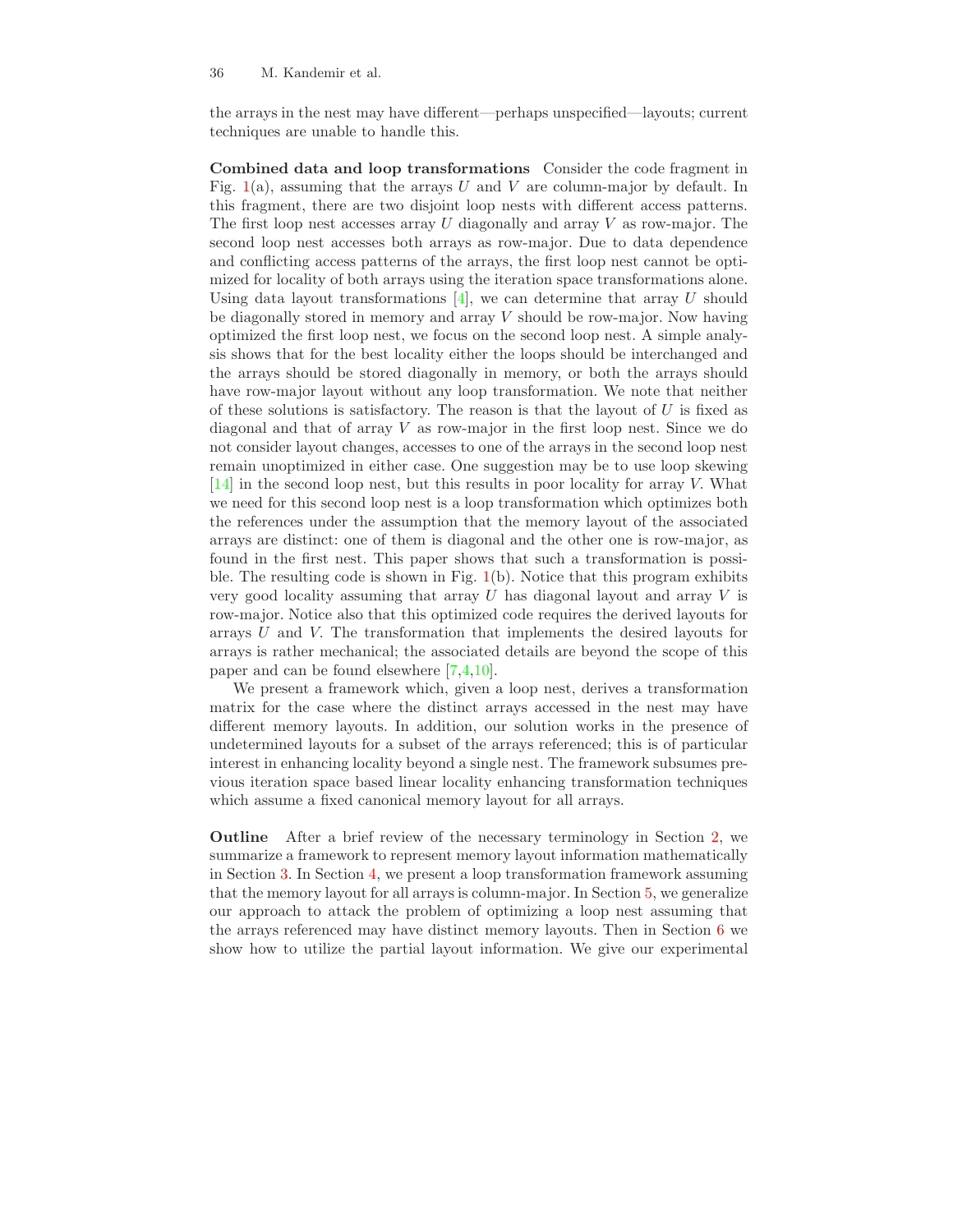<span id="page-3-2"></span><span id="page-3-0"></span>results obtained on an 8-processor SGI Origin 2000 distributed-shared-memory multiprocessor in Section [7.](#page-11-0) We review the related work on data locality in Section [8](#page-15-0) and conclude the paper in Section [9.](#page-16-16)

## **2 Terminology**

In this paper we consider nested loops. An iteration in an n-nested loop is denoted by the *iteration vector*  $\bar{I} = [i_1, i_2, ..., i_n]^T$ . We assume that the array subscript expressions and loop bounds are affine functions of enclosing loop indices and symbolic constants. In such a loop nest, each reference to an array U can be modeled by an access (or reference) matrix  $\mathcal L$  of size  $m \times n$  and an m-dimensional offset vector  $\bar{o}$  [\[8](#page-16-5)[,13,](#page-16-4)[14\]](#page-16-7). For example, a reference  $U[i_1 + i_2, i_2 + 1]$  in a loop nest of depth two can be represented by  $\mathcal{L}\bar{I} + \bar{\sigma}$  where  $\mathcal{L} = \begin{bmatrix} 1 & 1 \\ 0 & 1 \end{bmatrix}$  and  $\bar{\sigma} = [0, 1]^T$ . We focus on iteration space transformations that can be represented by integer non-singular square matrices. Such a transformation matrix is invertible and is of size  $n \times n$  for an *n*-dimensional loop nest. The effect of such a transformation T is that each iteration vector  $\bar{I}$  in the original loop nest is transformed to  $\mathcal{T}\overline{I}$ . Therefore, loop bounds and subscript expressions should be modified accordingly. Let  $\bar{I}' = \mathcal{T}\bar{I}$ . Since  $\mathcal{T}$  is invertible, the transformed reference can be written as  $\mathcal{L}\bar{I} + \bar{o} = \mathcal{L}\mathcal{T}^{-1}\bar{I}' + \bar{o}$ . The computation of new loop bounds is done using Fourier-Motzkin elimination [\[12\]](#page-16-17). An iteration space transformation is legal if it preserves all data dependences in the original loop nest  $[14]$ . A lin-

## **3 Memory layout representation using hyperplanes**

In this section, we briefly review the concepts [\[4\]](#page-16-18) relating to the representation of memory layouts using hyperplanes. A *hyperplane* defines a set of elements  $(j_1, \dots, j_m)$  that satisfies

<span id="page-3-1"></span>ear transformation represented by  $\mathcal T$  is legal if, after the transformation,  $\mathcal T\bar d$  is lexicographically non-negative for each dependence  $\bar{d}$  in the original nest.

$$
g_{1}j_{1} + g_{2}j_{2} + \dots + g_{m}j_{m} = c \tag{1}
$$

for a constant c. Here,  $g_1, \dots, g_m$  are rational numbers called hyperplane coefficients and c is a rational number called hyperplane constant  $[11]$ . The hyperplane coefficients can be written collectively as a hyperplane vector  $\bar{g} = [g_1, \dots, g_m]^T$ . Where there is no confusion, we omit the transpose. A *hyperplane family* is a set of hyperplanes defined by  $\bar{q}$  for different values of c. It can be used to *partially* represent the memory layout of an array. We assume that the array elements on a specific hyperplane are stored in consecutive memory locations. Thus, for an array whose memory layout is column-major, each column represents a hyperplane whose elements are stored in memory consecutively. Given a large array, the relative order of hyperplanes with respect to each other may not be important. The relative storage order of columns (although well defined by column-major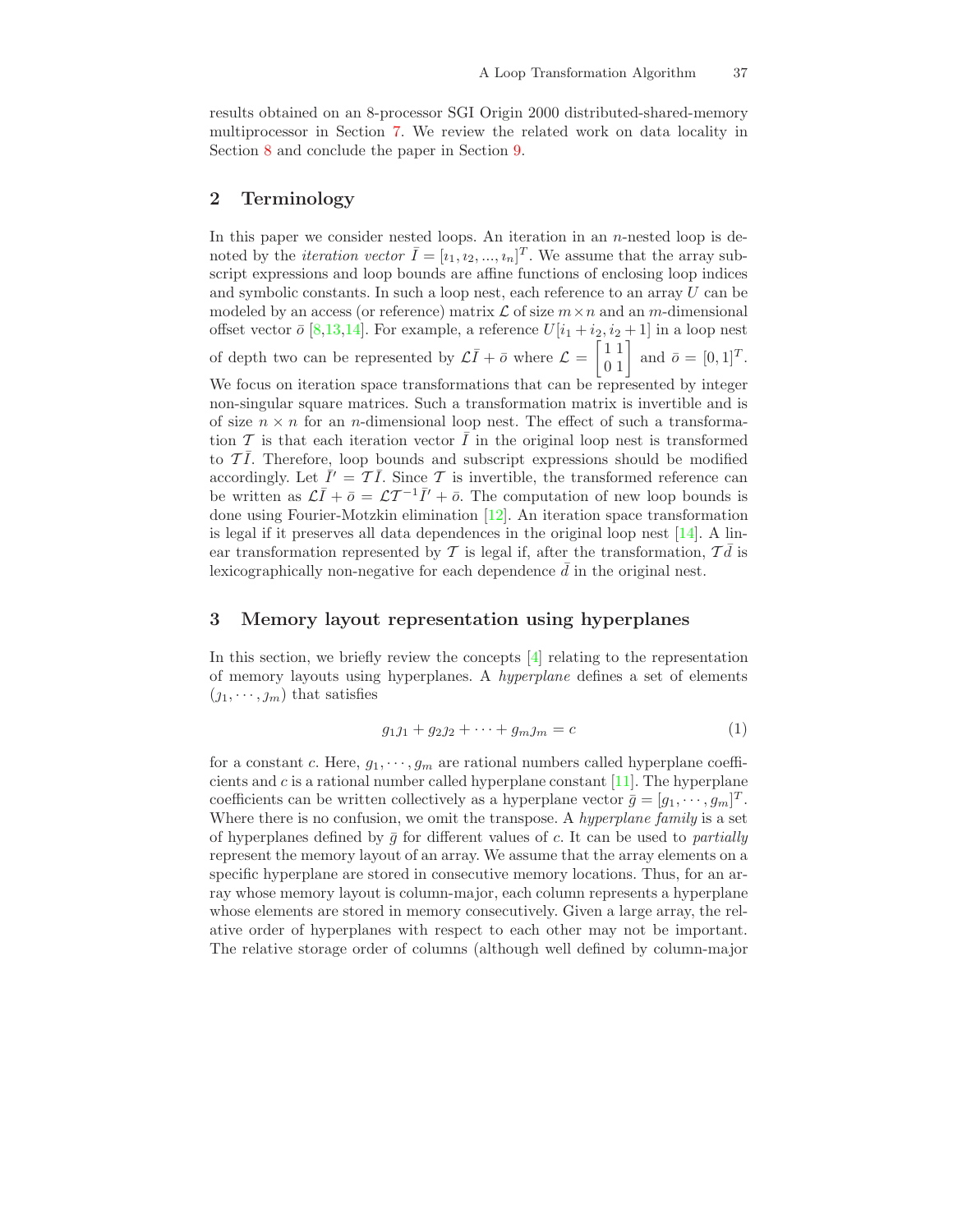<span id="page-4-2"></span>layout) is not important for the purposes of this paper. The hyperplane vector  $(1,0)$  denotes a row-major layout,  $(0,1)$  denotes column-major layout, and  $(1, -1)$  defines a diagonal layout. Two array elements  $\bar{J}$  and  $\bar{J}'$  belong to the same hyperplane  $\bar{q}$  if

<span id="page-4-0"></span>
$$
\bar{g}^T \bar{J} = \bar{g}^T \bar{J}'.\tag{2}
$$

As an example, in a two-dimensional array stored as column-major (hyperplane vector  $[0, 1]$ ), array elements  $[4, 5]$  and  $[9, 5]$  belong to the same hyperplane (i.e., the same column) but elements  $[4,5]$  and  $[4,6]$  do not. We say that two array elements which belong to the same hyperplane have *spatial locality*. Although this definition of spatial locality is somewhat coarse and does not hold at the array boundaries, it is suitable for our locality optimization strategy.

In a two-dimensional array space, a single hyperplane family is sufficient to partially define a memory layout. In higher dimensions, however, we may need to use more hyperplane families. Let us concentrate on a three-dimensional array  $U$  whose layout is column-major. Such a layout can be represented using two hyperplanes:  $\bar{g} = [0, 0, 1]^T$  and  $\bar{h} = [0, 1, 0]^T$ . We can write these two hyperplanes collectively as a *layout constraint matrix* or simply a *layout matrix*  $L_U = \left[\frac{\bar{g}^T}{\bar{h}^T}\right]$  $\bar{\bar{h}}^T$  $\begin{bmatrix} 0 & 0 & 1 \\ 0 & 1 & 0 \end{bmatrix}$ . In that case, two data elements  $\bar{J}$  and  $\bar{J}'$  have spatial locality

<span id="page-4-1"></span>
$$
\bar{g}^T \bar{J} = \bar{g}^T \bar{J}' \quad \text{and} \quad \bar{h}^T \bar{J} = \bar{h}^T \bar{J}'. \tag{3}
$$

The elements that have spatial locality should be stored in consecutive memory locations. The idea can easily be generalized to higher dimensions [\[4\]](#page-16-12). In this paper, unless stated otherwise, we assume column-major memory layout for all arrays. In Section [5,](#page-7-0) we show how to generalize our technique to optimize a given loop nest where a number of arrays with distinct memory layouts are accessed. Our optimization technique can work with any memory layout which can be represented by hyperplanes. The layout matrices that we use for column-major storage (starting from two-dimensional case) are as fol- $\sqrt{ }$ 0001 1

lows: [0, 1]  $\sum_{2D}$  $, \left[ \begin{smallmatrix} 0 & 0 & 1 \\ 0 & 1 & 0 \end{smallmatrix} \right]$  $\frac{1}{3D}$ ,  $\overline{\phantom{a}}$ 0010 0100  $\overline{1}$  $\sqrt{4D}$ , ···. In general, the column-major layout for an

m-dimensional array can be represented by an  $(m-1) \times m$  matrix  $L = [l_{ij}]$  such that  $l_{i(m-i+1)} = 1$  for  $1 \le i \le (m-1)$  and  $l_{ij} = 0$  for the remaining elements. Notice that each row of the layout constraint matrix represents a constraint on the elements that have spatial locality with respect to the associated layout. In some cases, the order of the rows in a layout constraint matrix may be important. But, for the purposes of this paper, we assume they are not. Thus, any row permutation of the layout matrices mentioned before is also considered a legal layout constraint matrix.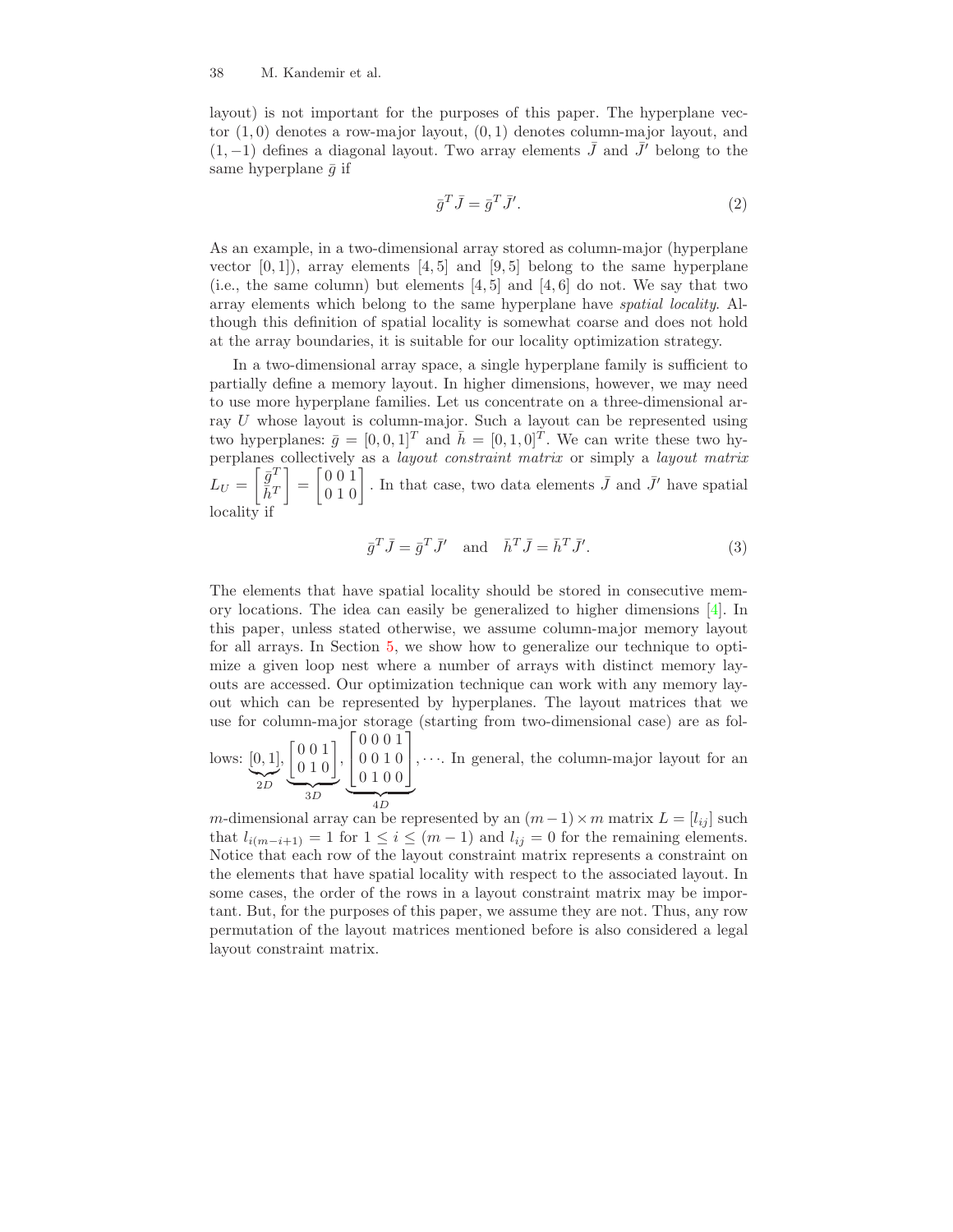<span id="page-5-2"></span><span id="page-5-1"></span>

**Fig. 2.** Matrix multiplication code. (a) Original loop nest. (b)-(c) Transformed loop nests.

#### <span id="page-5-0"></span>**4 Transformation for optimizing spatial locality**

Our objective is to transform a loop nest such that spatial locality will be exploited in the inner loops in the transformed nest. That is, when we transform a loop nest, we want two consecutive iterations ofthe innermost loop to access array elements that have spatial locality (i.e., reside on the same column by our definition of spatial locality). In particular, if possible, we want the accessed array elements to be next to each other so that they can be on the same cache line (or neighboring cache lines). This can be achieved if, in the transformed loop nest, the elements accessed by consecutive iterations of the innermost loop satisfy Equation [\(2\)](#page-4-0) for two-dimensional arrays and the relation in Equation [\(3\)](#page-4-1) for three-dimensional arrays and so on.

Assume  $\mathcal{Q} = \mathcal{T}^{-1}$  for convenience. Ignoring the offset vector, after transformation T, new iteration vector  $\overline{I}$  accesses (through  $\mathcal{L}$ ) the array element  $\mathcal{L}Q\overline{I}$ . We first focus on two-dimensional arrays. For such an array U, the layout constraint matrix for the column-major layout is  $L_U = [0, 1]$ . Two consecutive iteration vectors can be written as  $\overline{I} = [i_1, \dots, i_{n-1}, i_n]^T$  and  $\overline{I}_{next} =$  $[i_1, \dots, i_{n-1}, 1 + i_n]^T$ . The data elements accessed by  $\overline{I}$  and  $\overline{I}_{next}$  through a reference represented by access matrix  $\mathcal L$  will have spatial locality (see equation [\(2\)](#page-4-0)) if  $[0, 1]\mathcal{LQ}\overline{I} = [0, 1]\mathcal{LQ}\overline{I}_{next}$  or  $[0, 1]\mathcal{LQ}[0, 0, \cdots, 0, 1]^T = 0$ ; i.e.,  $l_m\overline{q}_n = 0 \Rightarrow$  $\bar{q}_n \in \text{Ker} \{l_m\}$ , where  $l_m$  and  $\bar{q}_n$  are the last row of matrix  $\mathcal L$  and last column of matrix Q, respectively. Since  $l_m$  is known, we can always choose  $\bar{q}_n$  from its null set (*Ker* set). Note that here  $m$  is 2.

Consider the matrix-multiplication loop nest shown in Fig.  $2(a)$  $2(a)$ . The access matrices are  $\mathcal{L}_C = \begin{bmatrix} 1 & 0 & 0 \\ 0 & 1 & 0 \end{bmatrix}$ ,  $\mathcal{L}_A = \begin{bmatrix} 1 & 0 & 0 \\ 0 & 0 & 1 \end{bmatrix}$ , and  $\mathcal{L}_B = \begin{bmatrix} 0 & 0 & 1 \\ 0 & 1 & 0 \end{bmatrix}$ .

| For array C: $\bar{q}_3 \in \text{Ker} \{ [0, 1, 0] \} \Rightarrow \bar{q}_3 = [\times, 0, \times]^T$         |  |
|---------------------------------------------------------------------------------------------------------------|--|
| For array $A: \bar{q}_3 \in \text{Ker}\left\{ [0,0,1] \right\} \Rightarrow \bar{q}_3 = [\times, \times, 0]^T$ |  |
| For array $B: \bar{q}_3 \in \text{Ker}\left\{ [0,1,0] \right\} \Rightarrow \bar{q}_3 = [\times,0,\times]^T$ . |  |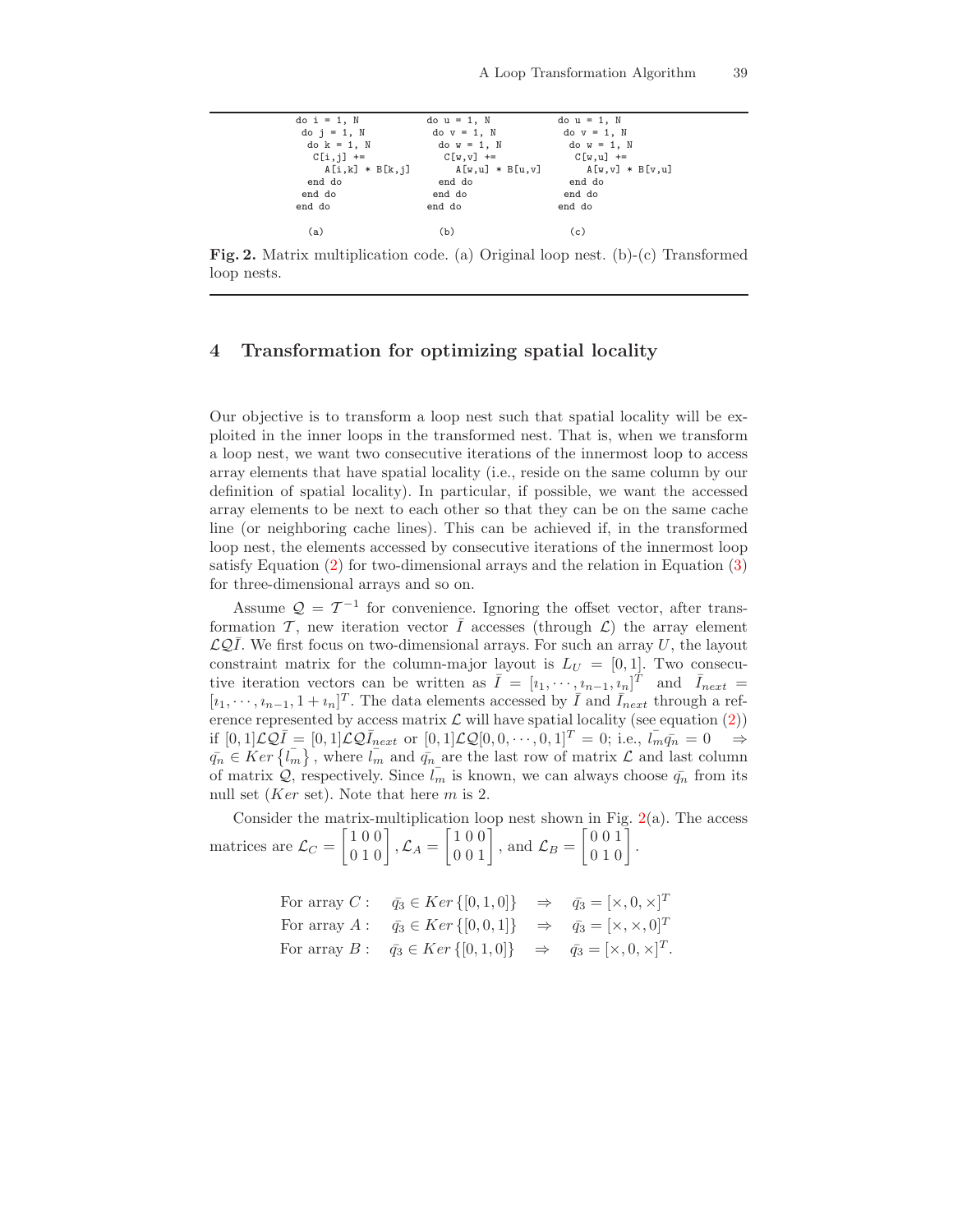<span id="page-6-1"></span>Thus 
$$
Q = \begin{bmatrix} x & x & x \\ x & x & 0 \\ x & x & 0 \end{bmatrix}
$$
. Therefore,  $Q_1 = \begin{bmatrix} 0 & 0 & 1 \\ 0 & 1 & 0 \\ 1 & 0 & 0 \end{bmatrix}$  and  $Q_2 = \begin{bmatrix} 0 & 0 & 1 \\ 1 & 0 & 0 \\ 0 & 1 & 0 \end{bmatrix}$  are the

only suitable permutation matrices. Fig.  $2(b)$  $2(b)$  and (c) give the transformed nests obtained using  $\mathcal{T}_1 = Q_1^{-1}$  and  $\mathcal{T}_2 = Q_2^{-1}$  respectively. Notice that although the spatial locality is good for both transformed versions, the one in Fig.  $2(c)$  $2(c)$  is expected to perform better (see [\[8\]](#page-16-1)). Next, we will explain why and how the loop nest in Fig.  $2(c)$  $2(c)$  is preferred over the one in Fig.  $2(b)$ .

Notice that our approach as explained so far determines only (possibly part of) the last column of the matrix  $Q$ . The remaining elements can be filled in any way as long as the resulting  $Q$  is non-singular and its inverse  $(T)$  observes all data dependences. We will focus on how to complete a partially filled  $\mathcal{Q}$  matrix later. For now, to see why the last column of  $\mathcal Q$  is so important for locality, consider a reference to an  $m$ -dimensional array in an  $n$ -dimensional loop nest. Assume that  $\mathcal{L} = [\bar{l}_1, \bar{l}_2, \cdots, \bar{l}_m]^T$  and  $\mathcal{Q} = [\bar{q}_1 \ \bar{q}_2 \cdots \bar{q}_n]$ , where  $\bar{l}_i$  is the  $i^{th}$  row of  $\mathcal L$  and  $\bar{q}_j$  is the j<sup>th</sup> column of  $\mathcal Q$ . Assuming  $i_1, i_2, ..., i_n$  are the loops in the nest *after* the transformation, omitting the offset vector, the new reference matrix is of the form  $\mathcal{L}\mathcal{Q}[i_1,\dots,i_n]^T=[\bar{l}_1\bar{q}_1i_1+\dots+\bar{l}_1\bar{q}_ni_n,\dots,\bar{l}_m\bar{q}_1i_1+\dots+\bar{l}_m\bar{q}_ni_n].$ Since the spatial behavior of a reference is mainly determined by the innermost loop (in our case  $i_n$ ) and all  $\bar{l}_j$  are known,  $\bar{q}_n$  is the sole factor determining the spatial locality. Our objective is to select  $\bar{q}_n$  such that  $\bar{l}_j \bar{q}_n i_n$  will be 0 for each  $2 \leq j \leq n$ , and  $l_1 \bar{q_n} i_n$  $l_1 \bar{q_n} i_n$  $l_1 \bar{q_n} i_n$  will be (preferably) 1 or a small integer constant.<sup>1</sup> In twodimensional case, since  $m = 2$ , selecting  $\bar{q}_n$  from  $Ker\{\bar{l}_m\}$  achieves precisely this goal.

Using a similar reasoning, we can see that in higher-dimensional cases, for good spatial locality in the innermost loop, the following relations should be satisfied

$$
\bar{q_n} \in Ker\left\{ \bar{l_2} \right\}, \bar{q_n} \in Ker\left\{ \bar{l_3} \right\}, \cdots, \bar{q_n} \in Ker\left\{ \bar{l_m} \right\}.
$$

<span id="page-6-0"></span>So far, we have only concentrated on determining the elements of the last column of  $\mathcal{Q}$ . While, for most cases, this is sufficient to improve locality, in situations where the trip count of the innermost loop is small and some references exhibit temporal locality in the innermost loop, we may need to pay attention to the spatial locality carried by the outer loops as well. Let us consider the matrix-multiplication code of Fig.  $2(a)$  $2(a)$  again. In this example, one of the references exhibits temporal locality in the innermost loop. Consequently, it might be wise to take the second innermost loop into account as well. Recall that for this example previously we ended up with two possible permutation matrices. In fact, the partly filled  $\mathcal Q$  matrix was  $\mathcal Q$  =  $\sqrt{ }$  $\overline{1}$ ×××  $\times \times 0$  $\times \times 0$ 1 . Now, we fo-

cus on the spatial locality in the second innermost loop. This corresponds to determining the elements of the second rightmost column of  $Q$ . Let us define

In the case where  $\bar{l}_1\bar{q}_n i_n$  is also 0, we have temporal locality in the innermost loop. We do not consider exploiting temporal locality explicitly in this paper. Our approach can be modified to take temporal locality into account as well.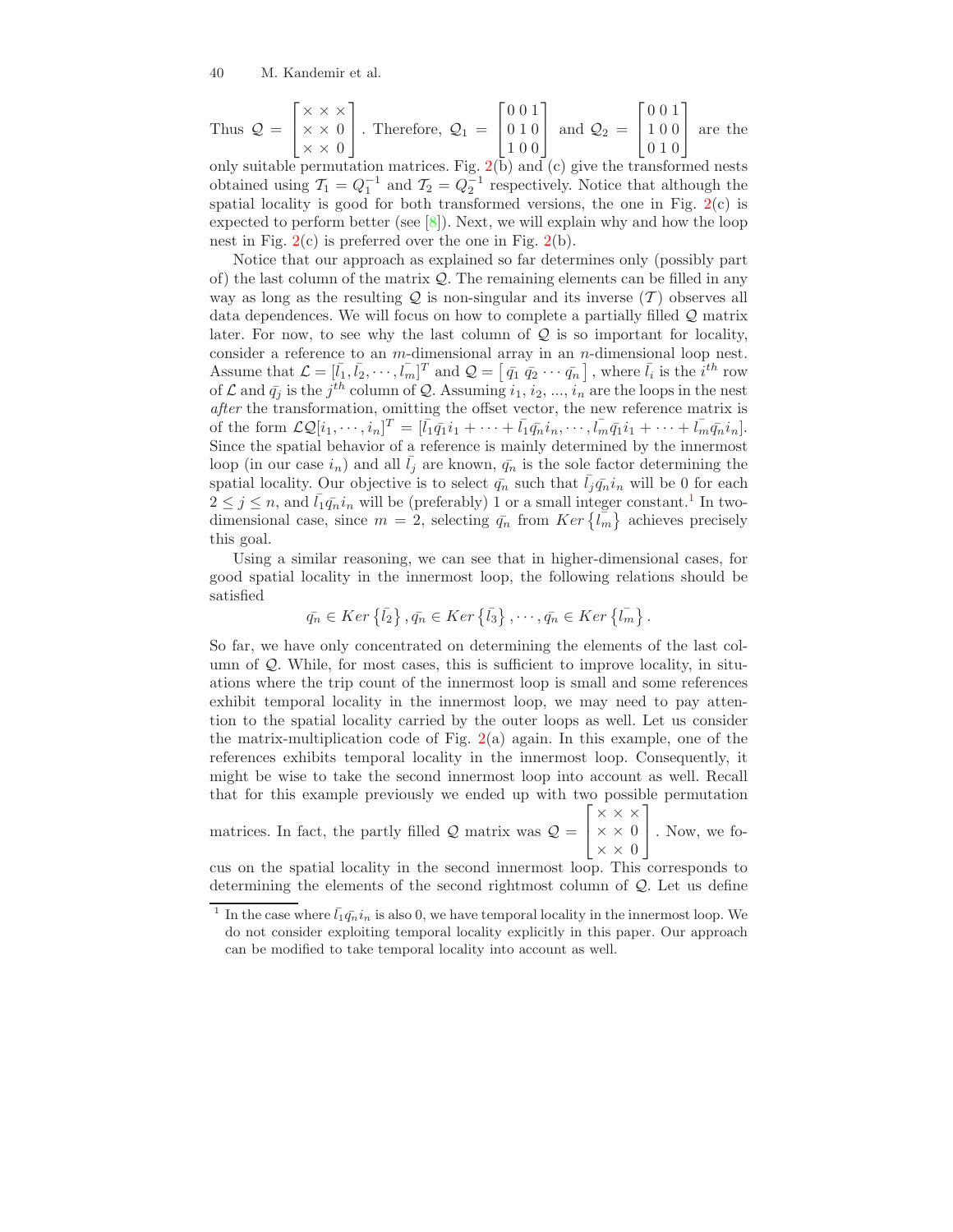$\bar{I}_k = [i_1, \dots, i_{k-1}, i_k, i_{k+1}, \dots, i_n]^T$  and  $\bar{I}'_k = [i_1, \dots, i_{k-1}, 1 + i_k, i_{k+1}, \dots, i_n]^T$ . This means that iteration vectors  $\bar{I}_k$  and  $\bar{I}'_k$  have exactly the same values for all loop index positions except the  $k^{th}$  index where they differ by one. In this case, we say that  $\bar{I}_k$  and  $\bar{I}'_k$  are *consecutive in*  $k^{th}$  *loop*. Notice that previously we have considered only the consecutive iterations in the innermost loop. From our experience, we can say that for majority of the loop nests which appear in scientific codes, this is sufficient. For most of the remaining loop nests, it should be enough to consider the spatial locality in the *second* innermost loop. For two-dimensional column-major arrays, we can formalize the idea as follows:  $[0,1]\mathcal{LQ}\overline{I}_{n-1} = [0,1]\mathcal{LQ}\overline{I}'_n$  $[0,1]\mathcal{L}\mathcal{Q}\bar{I}_{n-1} = [0,1]\mathcal{L}\mathcal{Q}\bar{I}'_{n-1}$ , or  $[0,1]\mathcal{L}\mathcal{Q}[0,0,\cdots,0,1,0]^T = 0$ ; this implies that  $l_mq_{n-1} = 0$ , i.e.,  $q_{n-1} \in Ker\{l_m\}$ . For the matrix-multiplication example, we proceed as follows:

For array 
$$
C: \quad \bar{q}_2 \in Ker \{ [0, 1, 0] \} \Rightarrow \quad \bar{q}_2 = [ \times, 0, \times ]^T
$$
  
For array  $A: \quad \bar{q}_2 \in Ker \{ [0, 0, 1] \} \Rightarrow \quad \bar{q}_2 = [ \times, \times, 0 ]^T$   
For array  $B: \quad \bar{q}_2 \in Ker \{ [0, 1, 0] \} \Rightarrow \bar{q}_2 = [ \times, 0, \times ]^T$ .

Combining these equations with those obtained on  $\bar{q}_3$ , we have to ignore one equation. Since the equations on  $C$  and  $B$  are the same, we favor that equation.

Thus, we choose Q as  $\sqrt{ }$  $\overline{1}$ ×××  $\times$  0 0  $\times \times 0$ 1 . The only suitable permutation matrix is  $\mathcal{Q} =$ 

 $\begin{bmatrix} 0 & 0 & 1 \end{bmatrix}$  $\begin{bmatrix} 1 & 0 & 0 \\ 0 & 1 & 0 \end{bmatrix}$ . The resulting code obtained using  $\mathcal{T} = Q^{-1}$  is shown in Fig. [2\(](#page-5-1)c). This 010

<span id="page-7-0"></span>code exploits spatial locality for arrays  $C$  and  $A$  in the innermost loop. Array B, on the other hand, has temporal locality in the innermost loop and spatial locality in the second innermost loop.

# **5 Algorithm to find the loop transformation for the general case**

In this section, we present the formulation of the problem for the most general case where a number of arrays with possibly different memory layouts are referenced in a given loop nest. Our objective is to find a transformation matrix T such that the spatial locality will be good for as many references as possible. To resolve the conflicts between different references, we assume that prior to our analysis the references are ordered according to their importance. We use the following notation:

 $\nu$  is the number of distinct references  $R_{\sigma}$  is the reference  $\sigma$  where  $1 \leq \sigma \leq \nu$ .  $L_{\sigma}=[l^{\sigma}_{ij}]$  is the layout constraint matrix for the array associated with  $R_{\sigma}$  (It is an  $(m-1) \times m$  matrix for an m-dimensional array)  $\mathcal{L}_{\sigma} = [a_{ij}^{\sigma}]$  is the access matrix for  $R_{\sigma}$  (It is an  $m \times n$  matrix for a reference to an  $m$ -dimensional array in an  $n$ -dimensional loop nest)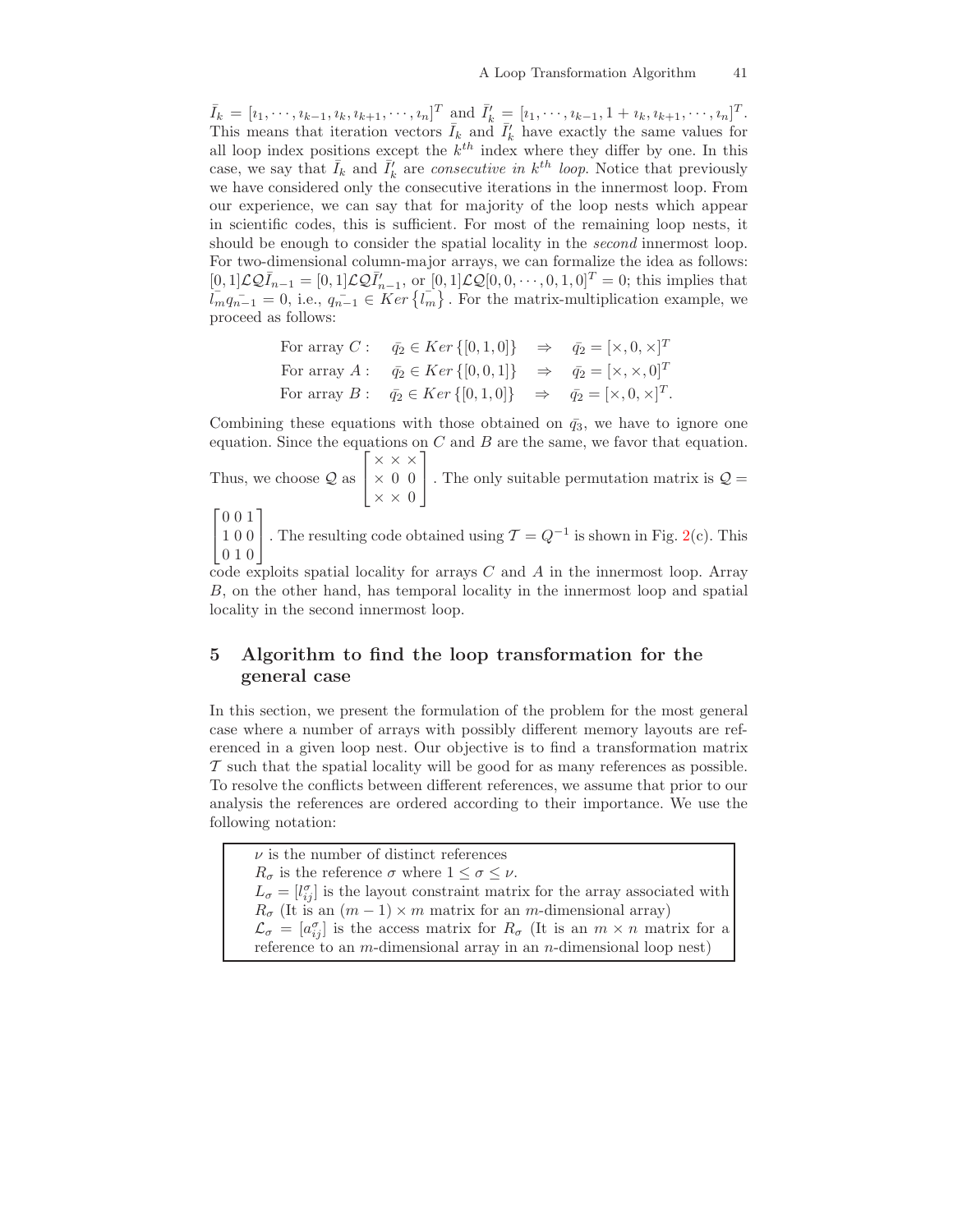Without loss of generality, we also assume that the references are ordered as  $R_1,...R_\nu$ , where  $R_1$  is the most important reference and  $R_\nu$  is the least important. Ideally, the references should be ordered according to their access frequencies. Currently, we use profile information for this purpose.

Let us now focus on a single reference  $R_{\sigma}$ . Assuming  $\bar{I}$  and  $\bar{I}_{next}$  are two consecutive iteration vectors, *after* the transformation  $\mathcal{T} = \mathcal{Q}^{-1}$ , the two data elements accessed by these iteration vectors through  $R_{\sigma}$  will have spatial locality if  $L\mathcal{L}Q\overline{I} = L\mathcal{L}Q\overline{I}_{next}$  or  $L\mathcal{L}\overline{q}_n = \overline{0}$ , where  $\overline{q}_n$  is the last column of  $\mathcal{Q}$ . On expanding, we derive the relation

$$
\begin{bmatrix}\n l_{11}^{\sigma} & l_{12}^{\sigma} & \cdots & l_{1m}^{\sigma} \\
 l_{21}^{\sigma} & l_{22}^{\sigma} & \cdots & l_{2m}^{\sigma} \\
 \vdots & \vdots & \ddots & \vdots \\
 l_{(m-1)1}^{\sigma} & l_{(m-1)2}^{\sigma} & \cdots & l_{(m-1)m}^{\sigma}\n\end{bmatrix}\n\begin{bmatrix}\na_{11}^{\sigma} & a_{12}^{\sigma} & \cdots & a_{1n}^{\sigma} \\
a_{21}^{\sigma} & a_{22}^{\sigma} & \cdots & a_{2n}^{\sigma} \\
 \vdots & \vdots & \ddots & \vdots \\
 a_{m1}^{\sigma} & a_{m2}^{\sigma} & \cdots & a_{mn}^{\sigma}\n\end{bmatrix}\n\begin{bmatrix}\n q_{1n} \\
 q_{2n} \\
 \vdots \\
 q_{nn}\n\end{bmatrix} =\n\begin{bmatrix}\n 0 \\
 0 \\
 \vdots \\
 0\n\end{bmatrix}.
$$

Setting  $b_{ij}^{\sigma} = \sum_{k=1}^{m} l_{ik}^{\sigma} a_{kj}^{\sigma}$   $(1 \le i \le m-1, 1 \le j \le n)$ , we rewrite this relation as  $B^{\sigma} \bar{q_n} = \bar{0}$  where  $B^{\sigma} = [b_{ij}^{\sigma}]$ . Then, the determination of the last column of Q can be expressed as the problem of finding a vector from the solution space of this homogeneous system. Notice that this solution takes care of the reference  $R_{\sigma}$ only. In order to obtain a transformation which satisfies all  $\nu$  references we have to set up and solve the following system  $B^1\bar{q}_n = \bar{0}, B^2\bar{q}_n = \bar{0}, \cdots, B^{\nu}\bar{q}_n = \bar{0}.$ Additionally, as in matrix multiplication code, we might want to add the constraints on  $q_{n-1}^-$  to exploit the spatial reuse in the second innermost loop. Given a large number of references, this homogeneous system may not have a solution. In that case, we drop some equations from consideration starting from those of  $B^{\nu}$ and repeat the process. The complete algorithm is given in Fig. [3](#page-9-0) on page [43.](#page-9-0) A solution to this homogeneous system is of the form  $\bar{q}_n = \delta_1 \bar{x_1} + \delta_2 \bar{x_2} + \cdots + \delta_p \bar{x_p}$ . We fill out  $Q$  of the form

<span id="page-8-0"></span>
$$
Q = \begin{bmatrix} 1 & 0 & \cdots & 0 & q_{1n} \\ 0 & 1 & \cdots & 0 & q_{2n} \\ \vdots & \vdots & \ddots & \vdots & \vdots \\ 0 & 0 & \cdots & 1 & q_{(n-1)n} \\ 0 & 0 & \cdots & 0 & q_{nn} \end{bmatrix} . \text{ Then } T = Q^{-1} = \begin{bmatrix} 1 & 0 & \cdots & 0 & -\frac{q_{1n}}{q_{nn}} \\ 0 & 1 & \cdots & 0 & -\frac{q_{2n}}{q_{nn}} \\ \vdots & \vdots & \ddots & \vdots & \vdots \\ 0 & 0 & \cdots & 1 & -\frac{q_{(n-1)n}}{q_{nn}} \\ 0 & 0 & \cdots & 0 & \frac{q_{nn}}{q_{nn}} \end{bmatrix} . \tag{4}
$$

Notice that assuming  $q_{nn} \neq 0$  such a transformation matrix is non-singular. Moreover, we can set  $\delta_1, \dots, \delta_p$  such that for each  $\bar{d} \in \mathcal{D}$ ,  $\mathcal{T}\bar{d} \geq 0$  where  $\bar{q}_n =$  $[q_{1n}, \dots, q_{nn}]^T = \delta_1 \bar{x_1} + \delta_2 \bar{x_2} + \dots + \delta_p \bar{x_p}$  and  $\mathcal{D}$  is the original dependence matrix. Let  $\bar{d} \in \mathcal{D}$  be a dependence vector as follows  $\bar{d} = [d_1, \dots, d_{n-1}, d_n]^T$ . After the transformation T, we have  $\mathcal{T}\bar{d} = [d_1 - d_n q_{1n}/q_{nn}, d_2 - d_n q_{2n}/q_{nn}, \cdots, d_{n-1}$  $d_n q_{(n-1)n}/q_{nn}, d_n/q_{nn}]^T$ . We note that if  $d_n$  is equal to zero, then this resulting dependence vector is always legal provided that  $\bar{d}$  is legal to begin with. Otherwise, the parameters  $\delta_1, \cdots, \delta_p$  can be chosen so that  $T\bar{d}$  is lexicographically non-negative.

As an application of this algorithm, we consider the matrix-multiplication code given in Fig.  $2(a)$  $2(a)$  once more. This time we assume that arrays A and C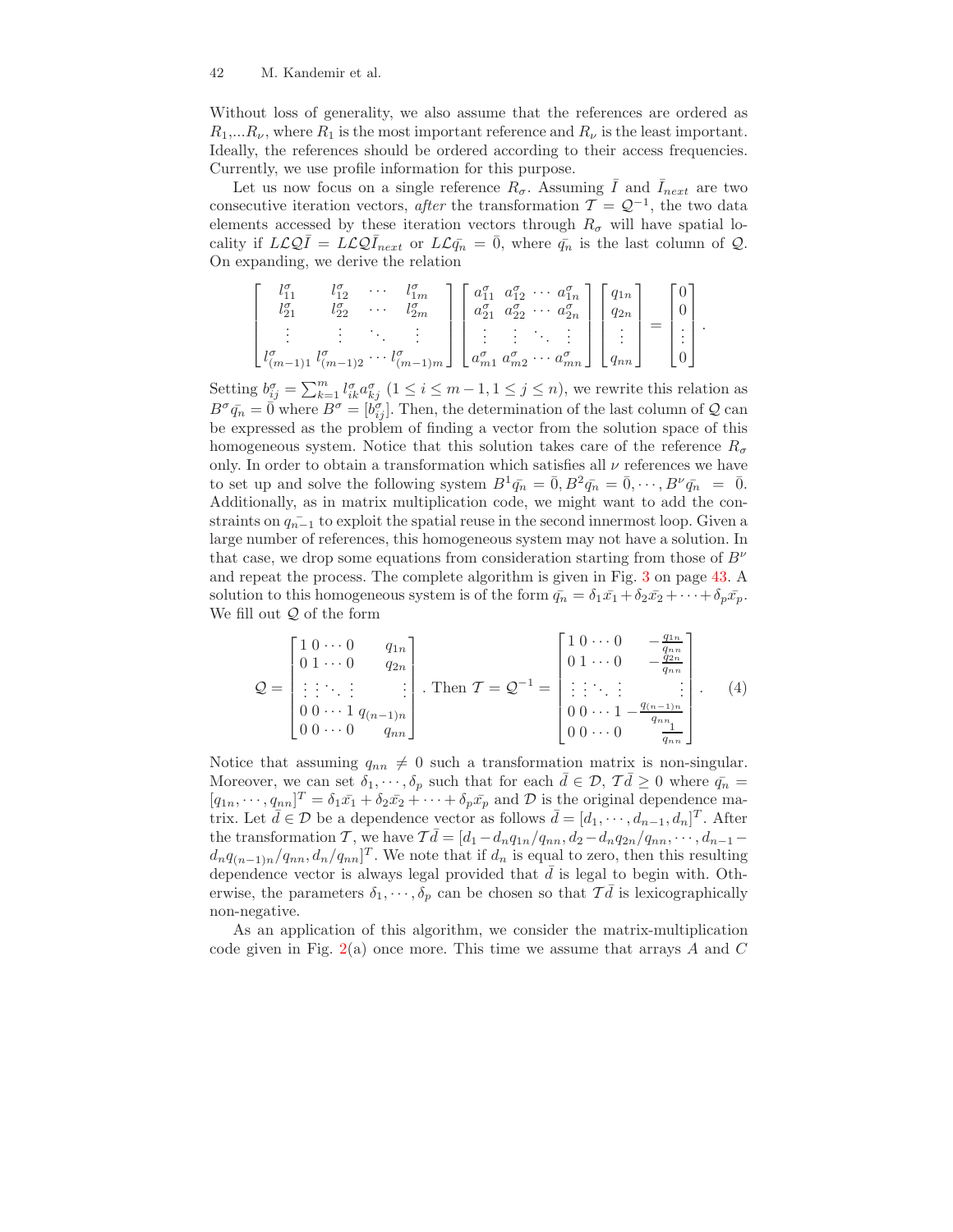<span id="page-9-1"></span>**Input** A loop nest with a number of references, layout matrices for each reference and the data dependence matrix.

**Output** A non-singular loop transformation matrix which observes all data dependences.

- <span id="page-9-0"></span>**Step 1.** Form the following homogeneous system  $\{B^1\bar{q}_n = \bar{0}, \dots, B^\nu\bar{q}_n = \bar{0}\}$  ≡  $B\bar{q}_n = \bar{0}$  where  $B^{\sigma} = L_{\sigma} \mathcal{L}_{\sigma}$ . Eliminate the redundant equations and let  $\tau$  be the number of the remaining rows in  $B$
- **Step 2.** Solve the system by row-echelon reduction. This is achieved by transforming the augmented matrix  $[B(0)]$  of the system to a matrix  $[C(0)]$  in reduced row echelon form [\[14\]](#page-16-7).

After the reduction, let r be the number of non-zero rows in C, where  $1 \leq r \leq \tau$ .

- **Step 3.** If  $r \geq n$  the solution space has no basis. In that case, delete the last row of B and repeat **Step 2** until a  $r < n$  is found.
- **Step 4.** Write the solution  $\bar{x}$  as a linear combination of vectors  $\bar{x_1}, \bar{x_2}, ..., \bar{x_p}$  with the corresponding coefficients  $\delta_1, \delta_2, ..., \delta_p$ :

$$
\bar{x} = \delta_1 \bar{x_1} + \delta_2 \bar{x_2} + \dots + \delta_p \bar{x_p}
$$

- **Step 5.** Choose  $\delta_1, \delta_2, \cdots, \delta_p$  such that Q is of the form in Equation [4,](#page-8-0) and for each  $\overline{d} \in \mathcal{D}, T\overline{d} \geq 0$  where  $\overline{q_n} = [q_{1n}, q_{2n}, \cdots, q_{nn}]^T = \delta_1 \overline{x_1} + \delta_2 \overline{x_2} + \ldots + \delta_p \overline{x_p}$  and  $\mathcal D$  is the original dependence matrix.
- **Step 6.** Return  $\mathcal{T} = \mathcal{Q}^{-1}$ .

**Fig. 3.** Algorithm for determining the transformation matrix (it is assumed that  $q_{nn} \neq 0$ .

are row-major whereas array  $B$  is column-major. The equations in our homogeneous system are  $[1,0,0][q_{13},q_{23},q_{33}]^{T} = 0$ ;  $[1,0,0][q_{13},q_{23},q_{33}]^{T} = 0$ ; and  $[0, 1, 0][q_{13}, q_{23}, q_{33}]^T = 0$  corresponding to references to arrays C, A and B re- $\sqrt{ }$  $\times$   $\times$   $0$ 1

spectively. The partially filled matrix is  $Q =$  $\overline{\phantom{a}}$  $\times \times 0$  $\times$   $\times$  1 , which can be completed

|    | 100    |           | 100  |  |
|----|--------|-----------|------|--|
| as | 010    | and $T =$ | 010  |  |
|    | . 001' |           | 1001 |  |

What this implies is that under the mentioned memory layouts, the original loop order  $i-j-k$  is the best loop order from the locality point of view. Table [1](#page-10-1) shows the best loop orders for the matrix multiplication nest under all possible (permutation-based) layout combinations. The middle column gives the best order for the sequential execution whereas the rightmost column gives that for the parallel execution. Determining the suitability ofa locality-optimized sequential program for a parallel architecture is definitely an important issue that needs to be visited in the future. It should be emphasized that in deriving these best orders we have considered the second column of Q as well.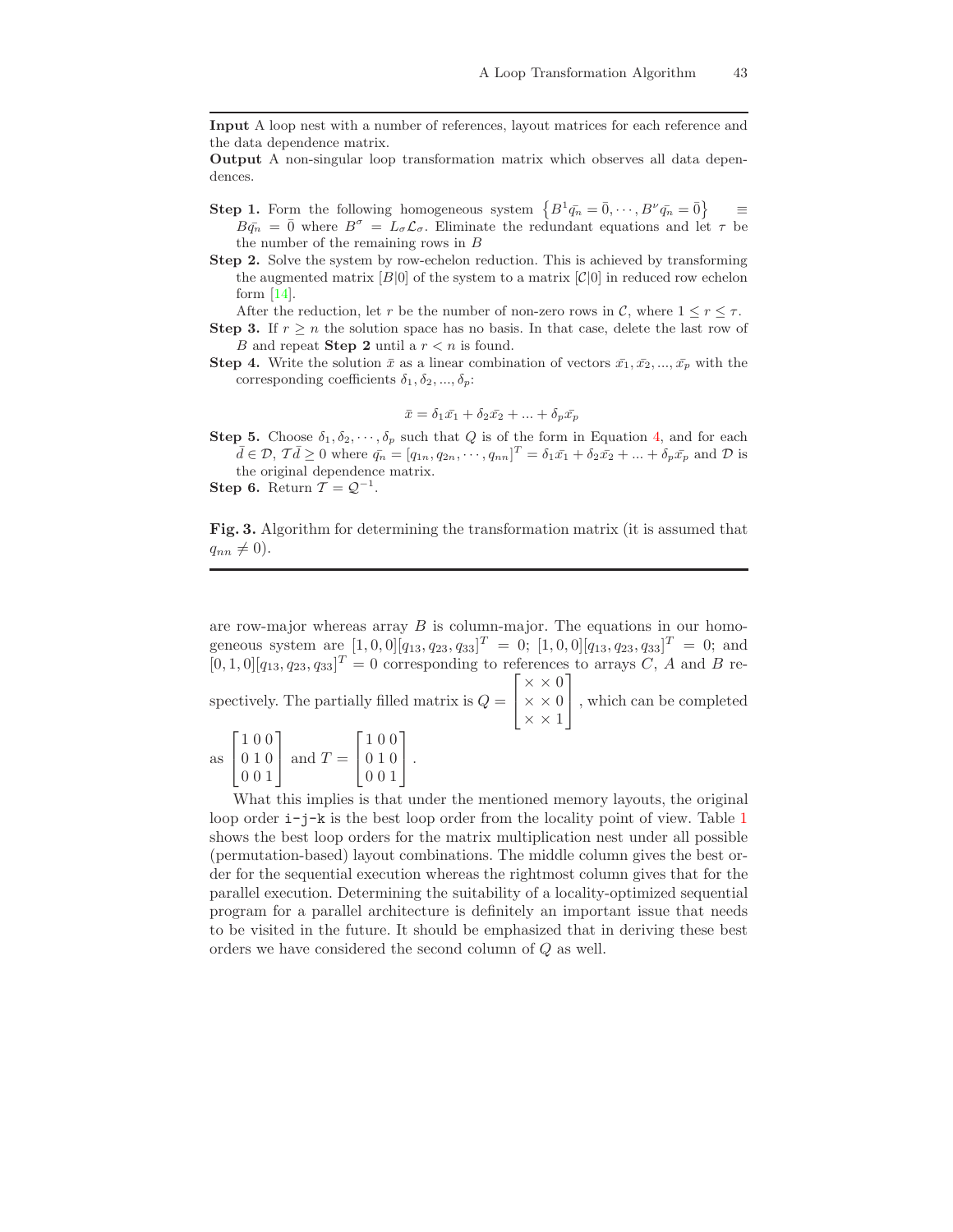<span id="page-10-5"></span><span id="page-10-4"></span><span id="page-10-1"></span>**Table 1.** Best loop orders for different layout combinations in the matrixmultiplication code.

A triple  $x-y-z$  in the first column refers to memory layouts for arrays C, A, and B respectively, where c means column-major and r means row-major.

|             | $ C-A-B $ best (seq.) best (par.) |         |
|-------------|-----------------------------------|---------|
| $c-c-c$     | $i-k-i$                           | $i-k-i$ |
| $c-c-r$     | k-j-i                             | i-k-i   |
| $c-r-c$     | i-i-k                             | $i-i-k$ |
| $c-r-r$     | i-k-i                             | i-k-i   |
| $r-c-c$     | i-k-j                             | i-k-j   |
| $r$ -c- $r$ | k-i-j                             | i-k-j   |
| $r-r-c$     | i-j-k                             | i-j-k   |
| $r-r-r$ ll  | i-k-j                             | i-k-j   |

## <span id="page-10-0"></span>**6 Utilizing partial layout information**

A direct generalization of the approach presented in the previous section is optimizing a loop nest assuming some ofthe arrays have fixed but possibly different layouts whereas the remaining arrays have not been assigned memory layouts yet. In the following we summarize our strategy; the details can be found elsewhere  $[3]$ . We handle this problem in two steps:

- (1) find a loop transformation which satisfies the references to the arrays whose layouts have already been determined, and
- (2) taking into account this loop transformation, determine optimal layouts for the remaining arrays referenced in the nest.

The first step is handled as shown in the previous section. The second step is an array restructuring problem and is fully explained in [\[4\]](#page-16-12). To illustrate the process, consider the example shown in Fig.  $4(a)$  $4(a)$  on page  $45$ . Assuming a two-dimensional array layout represented by hyperplane vector  $[g_1, g_2]$  and a reference represented by access matrix  $\mathcal{L}$ , the spatial locality will be exploited if  $[g_1, g_2] \mathcal{L}[q_{1n}, \dots, q_{nn}]^T = 0$ , where  $[q_{1n}, q_{2n}, \dots, q_{nn}]^T$  is the last column of the inverse of the loop transformation matrix. Since both  $[g_1, g_2]$  and  $[q_{1n}, q_{2n}, \dots, q_{nn}]^T$  are unknown, this formulation is non-linear. However, if either of them is known, the other can easily be found using the relations:

<span id="page-10-3"></span><span id="page-10-2"></span>
$$
[g_1, g_2] \in Ker \left\{ \mathcal{L}[q_{1k}, \cdots, q_{kk}]^T \right\}
$$
 (5)

$$
[q_{1k}, q_{2k}, \cdots, q_{kk}]^T \in Ker \{ [g_1, g_2] \mathcal{L} \}.
$$
 (6)

Usually  $Ker$  sets may contain multiple vectors in which case we choose the one such that the gcd of its elements is minimum. Let us consider the example in Fig. [4\(](#page-11-1)a), the access matrices for the first nest are as follows:  $\mathcal{L}_U = \begin{bmatrix} 1 & 0 \\ 0 & 1 \end{bmatrix}$ ,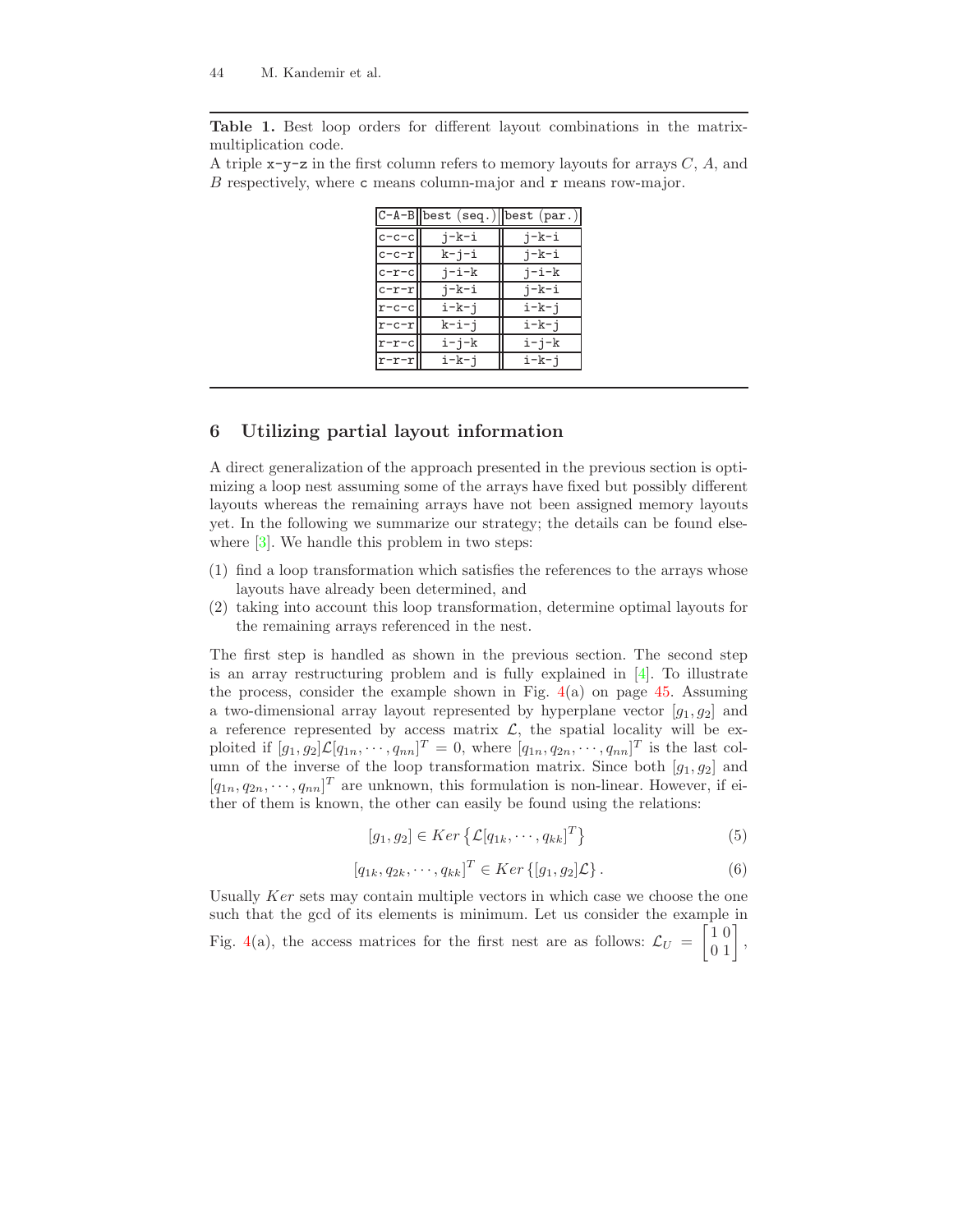```
do i = 1, N
 do j = 1, N
   U[i,j] = V[i+j,j]end do
end do
do i = 1, Ndo j = 1, N
   W[j,i] = V[i,j] + V[j,i]end do
end do
  (a)
                                            do u = 1, N
                                              do v = 1, N
                                                U[u,v] = V[u+v,v]end do
                                            end do
                                            do u = 1-N, N-1do v = max(1, 1-u), min(N-u, N)W[v, u+v] = V[u+v, v] * V[v, u+v]end do
                                            end do
                                               (b)
```


and  $\mathcal{L}_V = \begin{bmatrix} 1 & 1 \\ 0 & 1 \end{bmatrix}$ . For the second nest:  $\mathcal{L}_{V_1} = \begin{bmatrix} 1 & 0 \\ 0 & 1 \end{bmatrix}$ ,  $\mathcal{L}_{V_2} = \begin{bmatrix} 0 & 1 \\ 1 & 0 \end{bmatrix}$ , and  $\mathcal{L}_W =$  $\begin{bmatrix} 0 & 1 \\ 1 & 0 \end{bmatrix}$ . Let us assume for the first nest we apply only data transformations using the technique in [\[4\]](#page-16-18); that is,  $[q_{12}, q_{22}]^T = [0, 1]$  (Q is identity matrix). Using [\(5\)](#page-10-2), for array  $U$ .

$$
[g_1, g_2] \in \text{Ker} \{ \mathcal{L}_U[0, 1]^T \} \implies [g_1, g_2] \in \text{Ker} \{ [0, 1]^T \}.
$$

A solution is  $[q_1, q_2] = [1, 0]$  meaning that array U should be row-major. For array  $V$ ,

$$
[g_1, g_2] \in \text{Ker}\left\{\mathcal{L}_V[0, 1]^T\right\} \qquad \Longrightarrow \qquad [g_1, g_2] \in \text{Ker}\left\{[1, 1]^T\right\}.
$$

Selecting  $[g_1, g_2] = [1, -1]$  results in diagonal layout for array V.

Having fixed the layouts for two arrays, we proceed with the second nest whose optimization is the topic of this section. Assuming again that  $Q$  is the inverse of the loop transformation matrix for this nest, using  $(6)$ , we find the loop transformation which satisfies the both references to array  $V$ :

$$
[q_{12}, q_{22}]^{T} \in Ker \{ [1, -1] \mathcal{L}_{V_1} \} \implies [q_{12}, q_{22}]^{T} \in Ker \{ [1, -1] \}
$$
  
and  $[q_{12}, q_{22}]^{T} \in Ker \{ [1, -1] \mathcal{L}_{V_2} \} \implies [q_{12}, q_{22}]^{T} \in Ker \{ [-1, 1] \}$ 

 $[q_{12}, q_{22}]^T = [1, 1]^T$  satisfies both the equations, and for this,  $Q = \begin{bmatrix} 1 & 1 \\ 0 & 1 \end{bmatrix}$ . The process so far is exactly what we have done in the previous section. The next task is to determine the optimal memory layout for array  $W$  which is referenced only in the second nest. By taking into account the last column of  $Q$  and using  $(5)$  once more (now for array W),  $[g_1, g_2] \in \text{Ker} \left\{ \mathcal{L}_W[1, 1]^T \right\} \Longrightarrow [g_1, g_2] \in \text{Ker} \left\{ [1, 1]^T \right\}$ which means that array W should have a diagonal layout. The transformed program is shown in Fig. [4\(](#page-11-2)b).

#### <span id="page-11-0"></span>**7 Experimental Results**

In this section, we illustrate how our iteration space transformation technique improves performance on an 8-processor SGI Origin 2000 distributed-shared-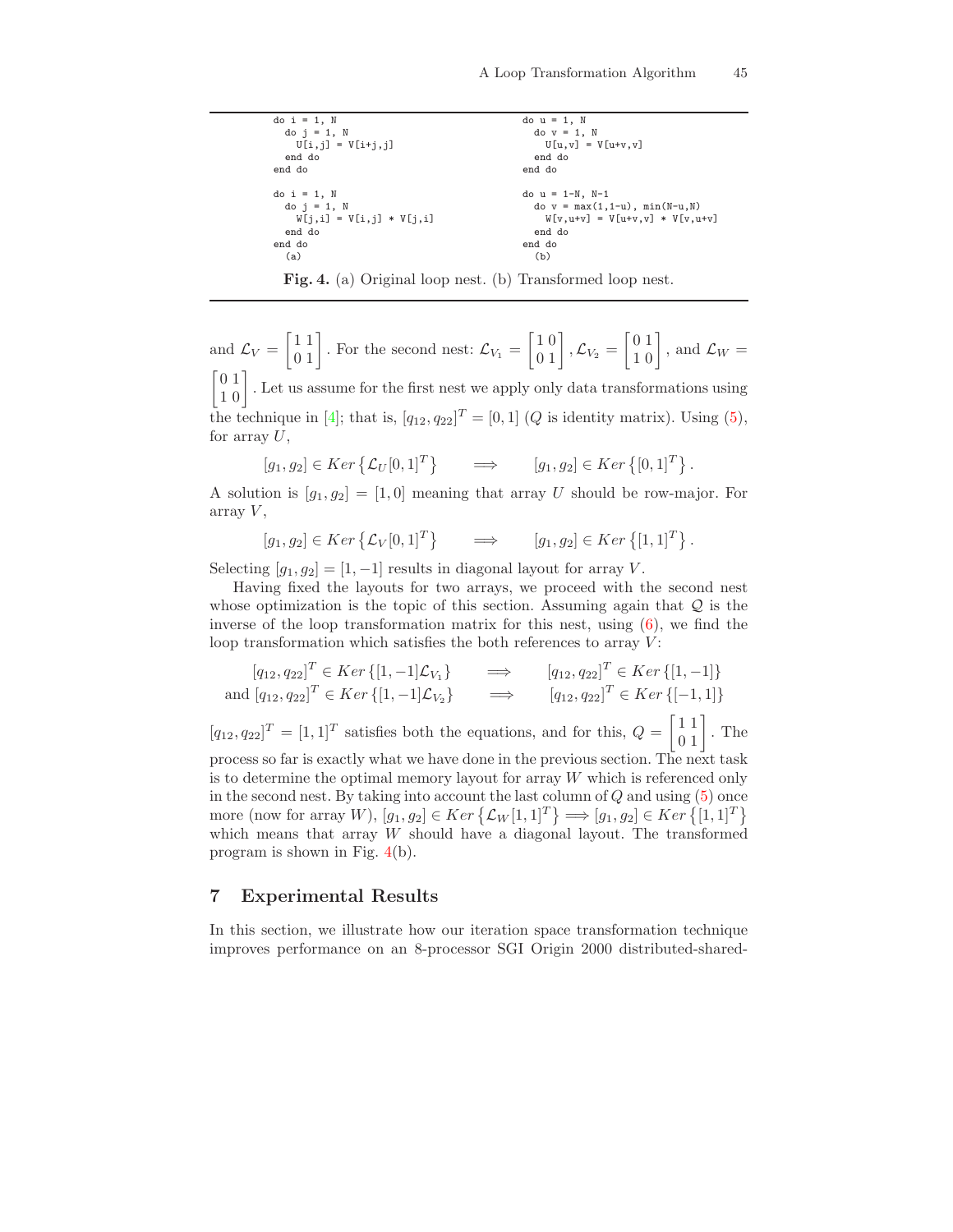<span id="page-12-2"></span><span id="page-12-1"></span>

**Fig. 5.** Execution times on an SGI Origin. [The problem sizes are (in doubles) as follows. ADI:  $1000 \times 1000 \times 3$  arrays; matmult:  $1200 \times 1200$  arrays; cholesky:  $1024 \times 1024$  arrays; vpenta:  $4 \times 720 \times 720$  3D arrays and  $720 \times 720$  2D arrays; btrix: size parameter is 150; cholsky: size parameter is 2500; syr2k:  $1024 \times 1024$ arrays with  $b = 400$ ; fnorm and bnorm:  $6144 \times 6144$  arrays. The programs from Spec92, the ADI code, and matmult have outer timing loops. The unopt version refers to the original program, the prev version refers to the approach offered by previous work, and the opt version is the code generated by our technique].

<span id="page-12-0"></span>memory machine. This machine uses 195MHz R10000 processors, 32KB L1 data cache and 4MB L2 unified cache. The cache line size is 128 bytes and page size is 16KB. Our presentation is in two parts. First, we evaluate the effectiveness of our approach using a set of nine programs assuming a fixed memory layout for all arrays. Then, we focus on two programs, and measure the improvements in execution time with different layout combinations.

For the first part, we experiment with the following programs: ADI from Livermore kernels;  $\texttt{matmult}$ , a matrix-multiplication routine; cholesky from [\[8\]](#page-16-1); vpenta, btrix, and cholsky<sup>[2](#page-12-0)</sup> from Spec $92/NASA$  benchmark suite; syr2k from BLAS; and finally fnorm and bnorm from ODEPACK, a collection of solvers for the initial value problem for ordinary differential equation systems. We use the

Different from cholesky; uses two three-dimensional arrays.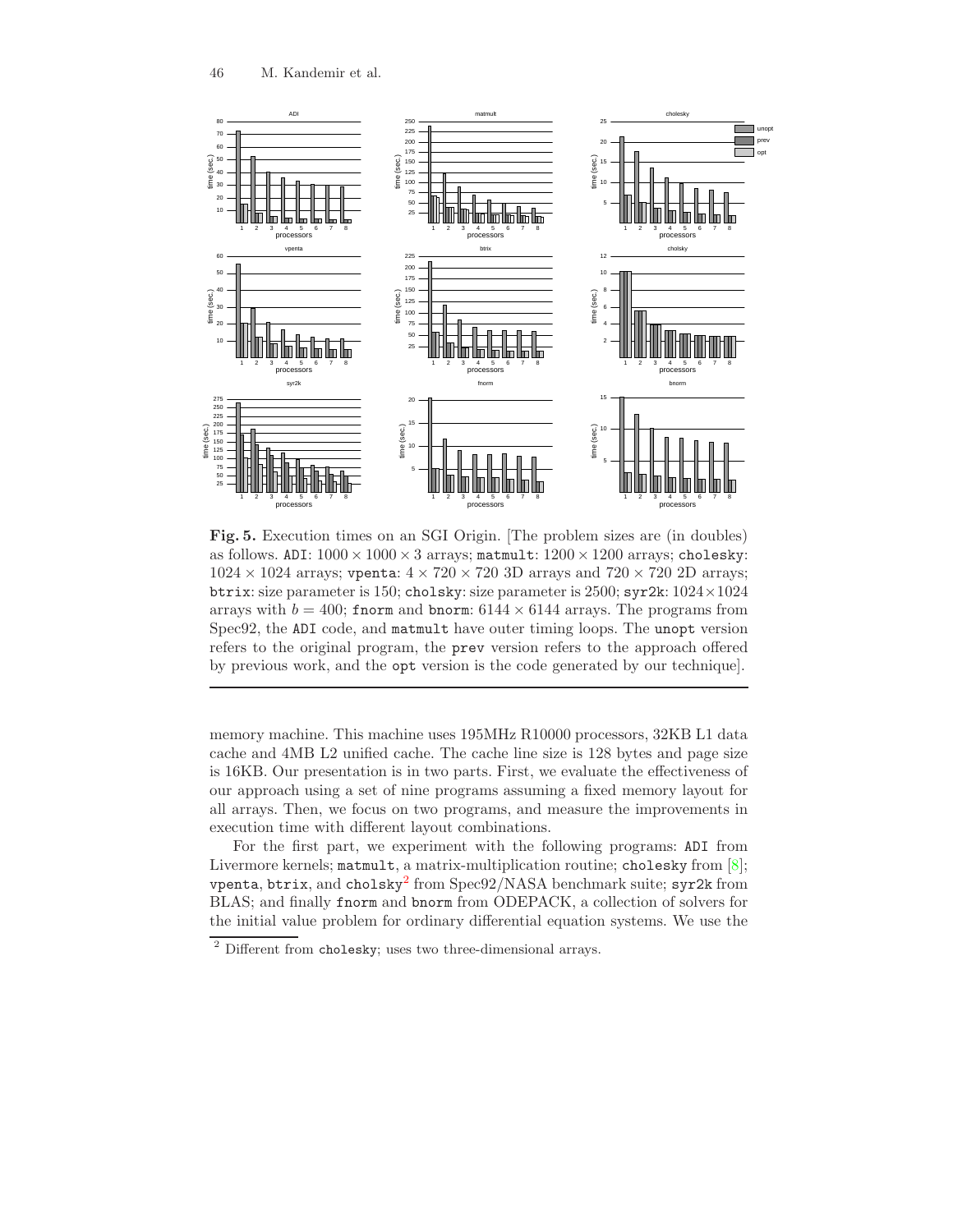<span id="page-13-0"></span>C versions of these programs and the hand–optimized programs are compiled by the native compiler using the -O2 option (expect for syr2k).

Fig. [5](#page-12-1) shows the performance results for our benchmark programs. For each program, the unopt version refers to the original program, the prev version refers to the approach offered by [\[8\]](#page-16-5), and finally the opt version is the code generated by our technique. We note that except for cholsky, we have improvements in all programs against the unoptimized versions over all processor sizes. The cholsky code consists of a number of imperfectly nested loops; thus, is difficult to optimize by linear loop transformations. However, loop distribution [\[14\]](#page-16-7) can substantially improve the performance by enabling linear loop transformations as explained in the second part of our experimental results. In syr2k, fnorm and bnorm the optimized programs do not scale well mostly due to employment of static scheduling for non-rectangular loop bounds. Apart from those, the results reveal that our approach is quite successful in optimizing locality in the Origin 2000. It should be noted that the sizes that we use for the programs from Spec92/NASA are larger than the usual sizes; so the results should not be compared with the previous works. It should also be noted that except for syr2k our approach and the approach offered in [\[8\]](#page-16-5) result in the same programs. In the syr2k code the access pattern is quite complicated and we perform better than Li's approach with the  $-01$  compiler option. If the  $-02$  option is used, however, the two approaches perform very similar. In general, for a fixed permutationbased memory layout for all arrays, we expect that unless the access pattern is complicated both optimization approach will result in either the same or very similar codes. For the case where all the arrays have a uniform diagonal layout, it is not clear to us how Li's approach can be modified. Finally, the fourth bar in performance results of matmult shows the execution time of the best possible layout combination and the associated loop order. In this case, the best time has been obtained with the  $i-j-k$  loop order assuming that the arrays C and A have row-major memory layout whereas array B is column-major. We note that given this layout combination our approach can derive the  $i-j-k$  loop order automatically.

In the second part, we evaluate the effectiveness of our approach in optimizing loop nests assuming that the memory layouts of the arrays might be different. We focus on two programs: matmult and cholsky. Table  $2(a)$  $2(a)$  shows the single processor execution times for all permutation-based layout combinations of matmult. The legend  $x-y-z$  means that the memory layouts for C, A and B are x, y and z respectively, where c means column-major and r means row-major. For each combination, we experiment with all possible loop permutations. The boldfaced figures in each row denotes the minimum times (in seconds) under the corresponding memory layout combinations. The preferred loop order detected for each layout combination by our algorithm is marked with a  $\sqrt{ }$ . The best loop order using only loop transformations that work with fixed layouts namely all row-major or all column-major for all arrays (referred to as prev) is denoted by a †. When we compare these results with the best sequential loop orders given in Table [1,](#page-10-1) it is easy to see that, except for two cases, our technique is able to find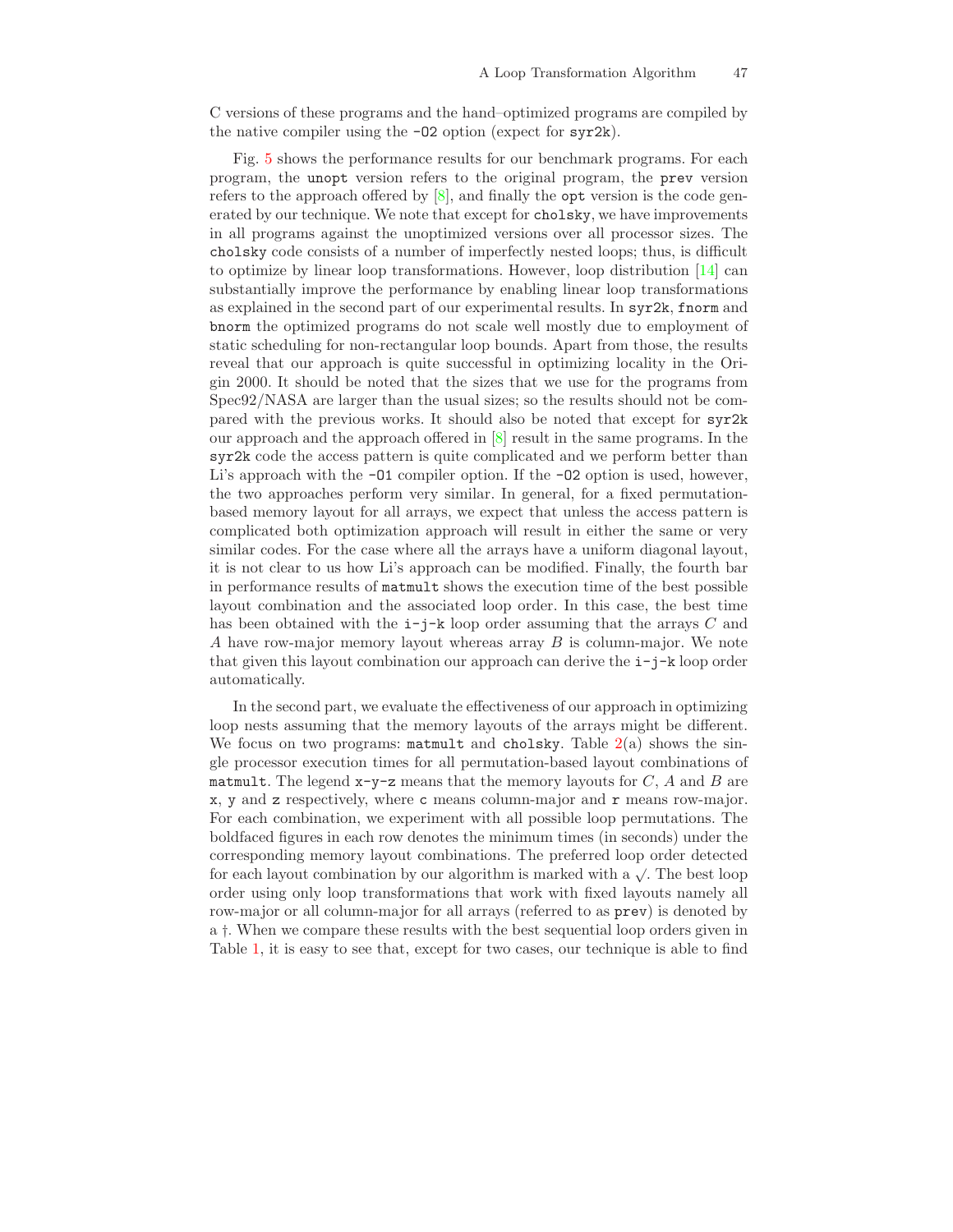<span id="page-14-1"></span><span id="page-14-0"></span>**Table 2.** Execution times (in sec.) of matmult under all permutation-based memory layouts and loop orders on SGI origin. [Minimum times for each layout combination are in boldface].

| $C - A - B$ | $i - j - k$                     | $i-k-i$          | $i-i-k$         | $j-k-i$                        | $k-i-i$             | $k - j - i$     |
|-------------|---------------------------------|------------------|-----------------|--------------------------------|---------------------|-----------------|
|             | $c-c-c$ 238.749                 | 478.383          | 237.730         | 66.921 $\frac{1}{2}$ / 491.833 |                     | 102.540         |
|             | $c-c-r$ 417.405                 | 292.398          | 415.886         | 68.121                         | 315.801             | $68.062\sqrt{}$ |
|             | $c-r-c$ 64.798                  | 490.661          | $64.435\sqrt{}$ | 257.849                        | 513.729             | 271.467         |
|             | $c-r-r$ 246.884                 | 286.199          | 237.370         | $258.202\sqrt{}$               | 331.914             | 270.457         |
|             | r-c-c  238.227                  | $245.415\sqrt{}$ | 238.672         | 291.760                        | 264.998             | 315.432         |
|             | $r$ -c- $r$   416.795           | 68.123           | 415.484         | 292.377                        | $\overline{67.992}$ | 1315.216        |
|             | $r-r-c$ 64.006 $\sqrt{246.316}$ |                  | 64.088          | 474.004                        | 267.269             | 498.209         |
|             | $r-r-r$  236.539                | $66.932 +$       | /231.907        | 478.359                        | 102.558             | 492.604         |

**(a) Number of processors =** 1

**(b) Number of processors =** 8

| $C - A - B$ | $i-j-k$                                   | $i-k-j$               | $i-i-k$         | $j-k-i$         | $k-i-i$ | $k-j-i$ |
|-------------|-------------------------------------------|-----------------------|-----------------|-----------------|---------|---------|
|             | $c-c-c$ 37.353                            | 65.910                | 33.571          | $16.803\sqrt{}$ | 116.271 | 58.403  |
|             | $c-c-r$ 56.988                            | 43.322                | 55.972          | $17.511\sqrt{}$ | 157.846 | 72.857  |
|             | $c-r-c$   17.433                          | 68.369                | $15.390\sqrt{}$ | 38.722          | 261.163 | 76.908  |
|             | $c-r-r$   39.549                          | 42.305                | 34.700          | $39.406\sqrt{}$ | 342.488 | 73.710  |
|             | $r - c - c$ 35.547                        | $34.831\sqrt{}$       | 34.703          | 42.235          | 73.034  | 130.526 |
|             | $r-c-r$   56.227                          | 17.591 <sub>v</sub>   | 56.042          | 44.031          | 74.433  | 150.590 |
|             | r-r-c $  15.3\overline{47}\sqrt{ 34.907}$ |                       | 18.502          | 64.313          | 74.986  | 106.485 |
|             | $r-r-r$   32.968                          | $16.369\sqrt{35.738}$ |                 | 65.271          | 59.420  | 99.661  |

the optimal loop orders in every layout combination. In those two cases mentioned our technique results in an execution time which is close to the minimum time. Notice also that a loop transformation approach based on fixed memory layouts can only optimize two cases:  $c-c-c$  and  $r-r-r$ .

Table [2\(](#page-14-1)b), on the other hand, shows the execution times in eight processors. Except for the two cases, the results are again consistent with those given in the last column of Table [1.](#page-10-4) Since prev does not offer an optimal layout for the multiprocessor case, it is not shown.

Next, we focus on the cholsky program from Spec92 benchmarks. This program accesses two three-dimensional arrays. First, we applied loop distribution to obtain as many perfectly nested loops as possible. Then we conducted experiments with all four permutation-based layout combinations. The performance results given in Table [3](#page-15-1) show that our technique is able to optimize the program for all layout combinations we experiment with. The improvements are between 51% and 72%.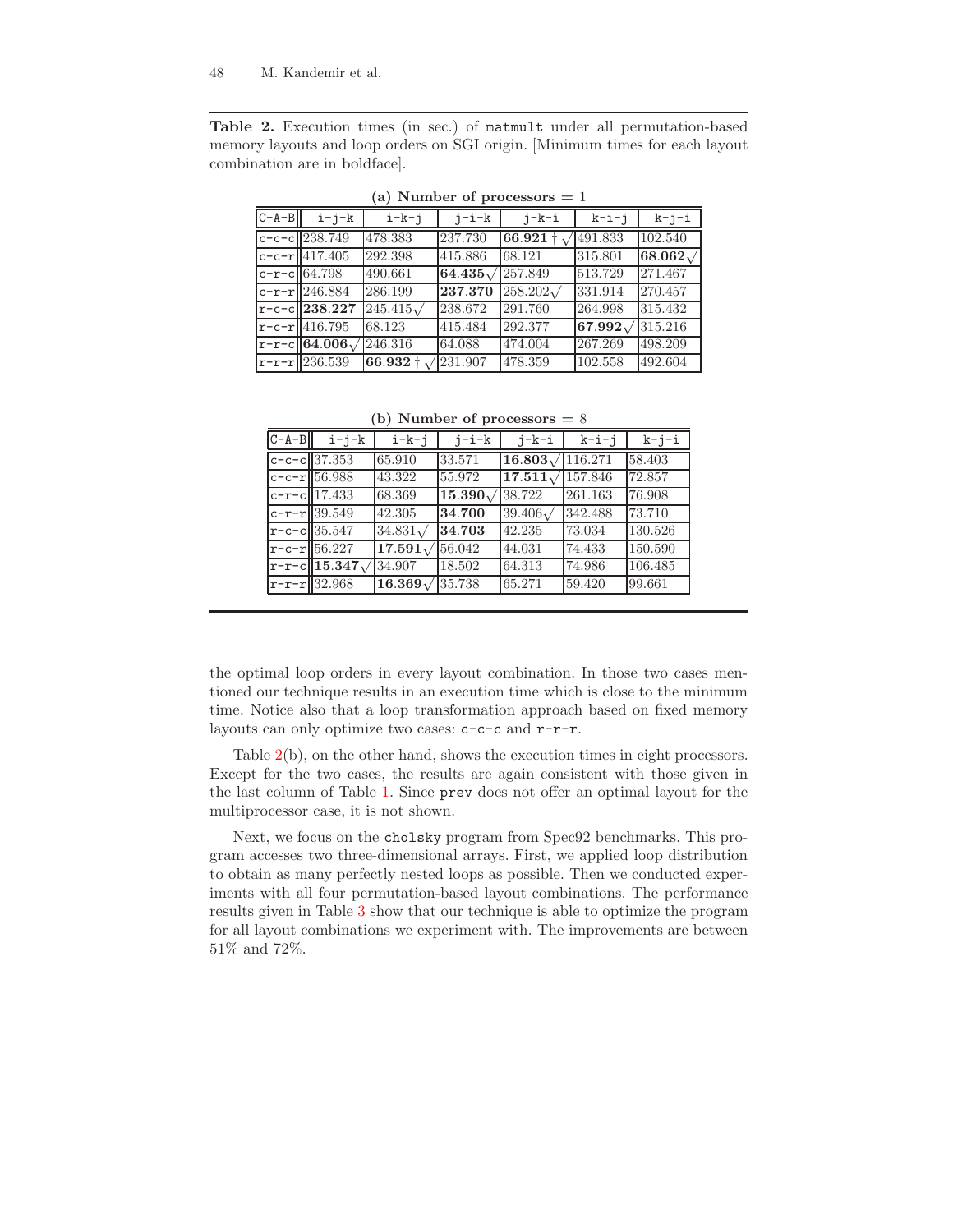|                                                         | $c-c$ |  | $c-r$ |  | $r-c$ |  | $r-r$                                                 |  |
|---------------------------------------------------------|-------|--|-------|--|-------|--|-------------------------------------------------------|--|
| version $p=1$ $p=8$ $p=1$ $p=8$ $p=1$ $p=8$ $p=1$ $p=8$ |       |  |       |  |       |  |                                                       |  |
| unopt 6.146 3.834 7.010 2.915 8.312 1.391 18.311 2.471  |       |  |       |  |       |  |                                                       |  |
|                                                         |       |  |       |  |       |  | opt  2.904 1.907 2.139 1.359 2.292 0.680  6.352 1.103 |  |
| $\boxed{\text{imprv.}}$ 53% 51% 69% 53% 72% 51% 65% 55% |       |  |       |  |       |  |                                                       |  |

<span id="page-15-2"></span><span id="page-15-1"></span>Table 3. Execution times in seconds of the optimized and unoptimized versions of cholsky and  $\%$  improvements  $[p]$  is the number of processors.

## <span id="page-15-0"></span>**8 Related work**

Early work on automating locality enhancing optimizations was done by Abu-Sufah et al. [\[1\]](#page-16-21). More recently the interest was on loop restructuring for optimizing cache locality. McKinley et al. [\[9\]](#page-16-6) present a loop reordering technique to optimize locality and parallelism. Their approach also employs loop distribution and loop fusion. Li  $[8]$  and Wolf and Lam  $[13]$  developed frameworks where the data reuse information is represented explicitly using reuse vectors. Our technique is different from those mentioned here in the sense that we can optimize a loop nest for locality assuming different arrays referenced in the nest may have distinct memory layouts which include row-major, column-major, higher dimension equivalents of row- and column-major as well as any type of skewed layout that can be expressed by hyperplanes. Extending the approaches presented in [\[13\]](#page-16-4) and [\[8\]](#page-16-5) to work with general layouts is non-trivial.

More recently, there is an interest in optimizing locality using data layout transformations. In this context, Leung and Zahorjan [\[7\]](#page-16-10) and O'Boyle and Knijnenburg [\[10\]](#page-16-8) present array restructuring algorithms for optimizing locality. Although these techniques may be effective for some cases where locality enhancing loop transformations fail, the question of how to mitigate the global effect of a layout transformation remains to be solved. Leung and Zahorjan [\[7\]](#page-16-10) and Kandemir et al. [\[4\]](#page-16-18) propose solutions to handle multiple loop nests. A major problem with the approaches based on pure data transformations is that they cannot optimize temporal locality.

There have been a few attempts at a unified framework for locality optimizations. Cierniak and Li [\[2\]](#page-16-9) and Kandemir et al. [\[5\]](#page-16-11) propose algorithms for optimizing cache locality using a blend ofloop and data transformations, albeit drawn from a restricted set. In contrast, the technique presented in this paper can work with any type of memory layout that can be expressed by hyperplanes, and can derive general non-singular [\[14\]](#page-16-7) iteration space transformation matrices. Recently Kodukula et al. [\[6\]](#page-16-22) have proposed *data shackling*, in which data is first blocked and based on the data blocks that are accessed together, iteration space tiling is derived. But, the data is stored in memory using the default layouts.